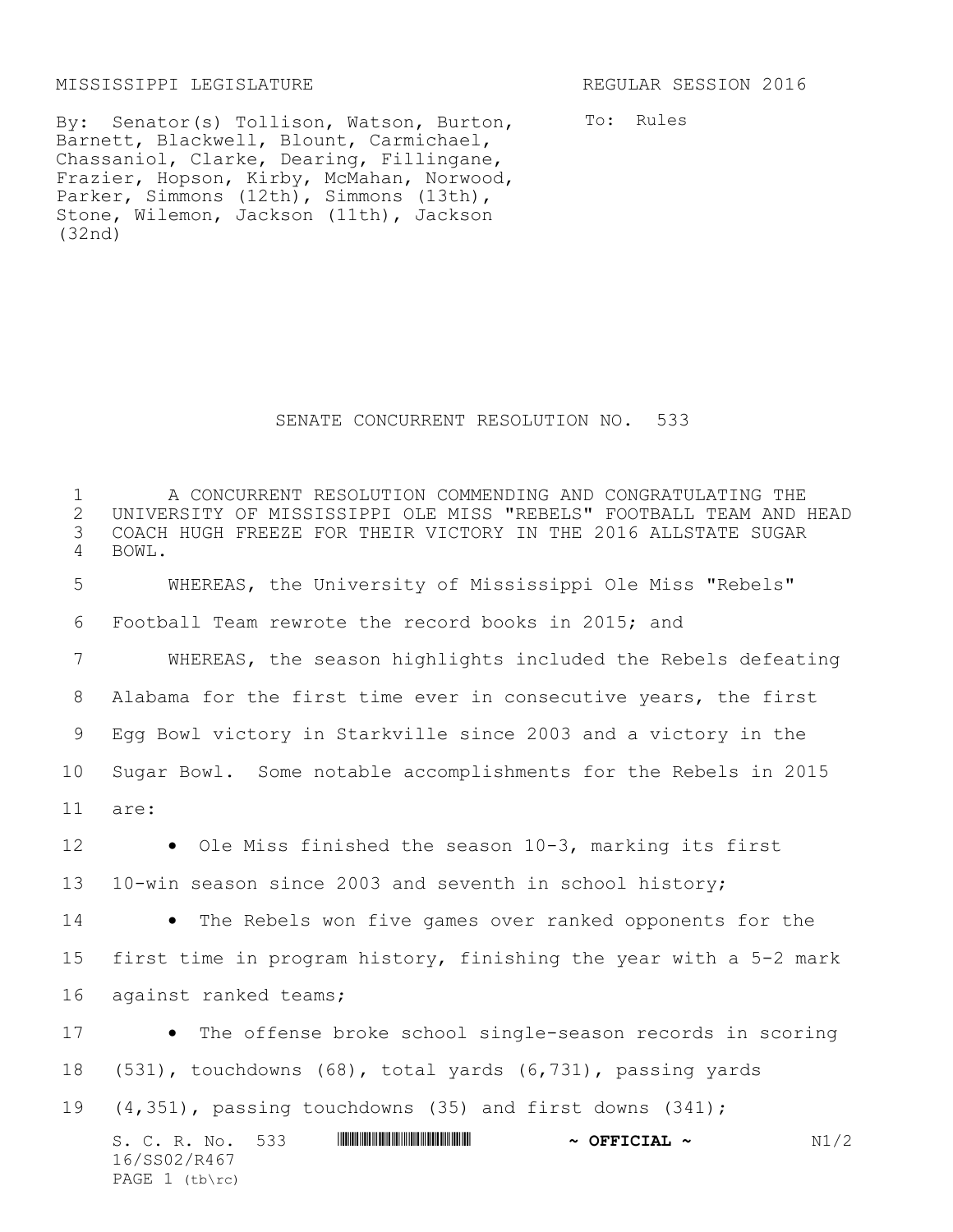The defense tied a school single-season record of four interception touchdowns that was previously set in 1938; 22 • The Rebels also set school records with four 50+ point games, three 600+ yard games and 66 PATs in a season; 24 • Hugh Freeze became the first Ole Miss Head Coach since John Vaught to lead the Rebels to four straight bowl games, and he is the only Rebel Coach to accomplish that feat in his first four seasons at the helm; Freeze's .654 winning percentage as the Rebels' Head Coach is the second most in the last 100 years of the program; The Rebels defeated Alabama in back-to-back seasons for the first time in history and were the first team to take down the Tide in consecutive years since LSU in 2010 and 2011; 33 • Ole Miss beat Alabama, Auburn, LSU and Mississippi State in the same season for the first time in school history; 35 • The Rebels secured a winning SEC record in consecutive seasons for the first time since 1989-1990; 37 • The Rebels' 48 points and 554 total yards were the most in a bowl game in school history; Junior QB Chad Kelly broke Bo Wallace's school record for pass completions in a season with 298 and tied Eli Manning's 41 record for passing TDs in a season (31); The Buffalo (N.Y.) native's season total of 4,542 total yards is third-best in SEC history behind Johnny Manziel's 2012 (5,116) and 2013 (4,873) seasons;

S. C. R. No. 533 \*SS02/R467\* **~ OFFICIAL ~** 16/SS02/R467 PAGE 2 (tb\rc)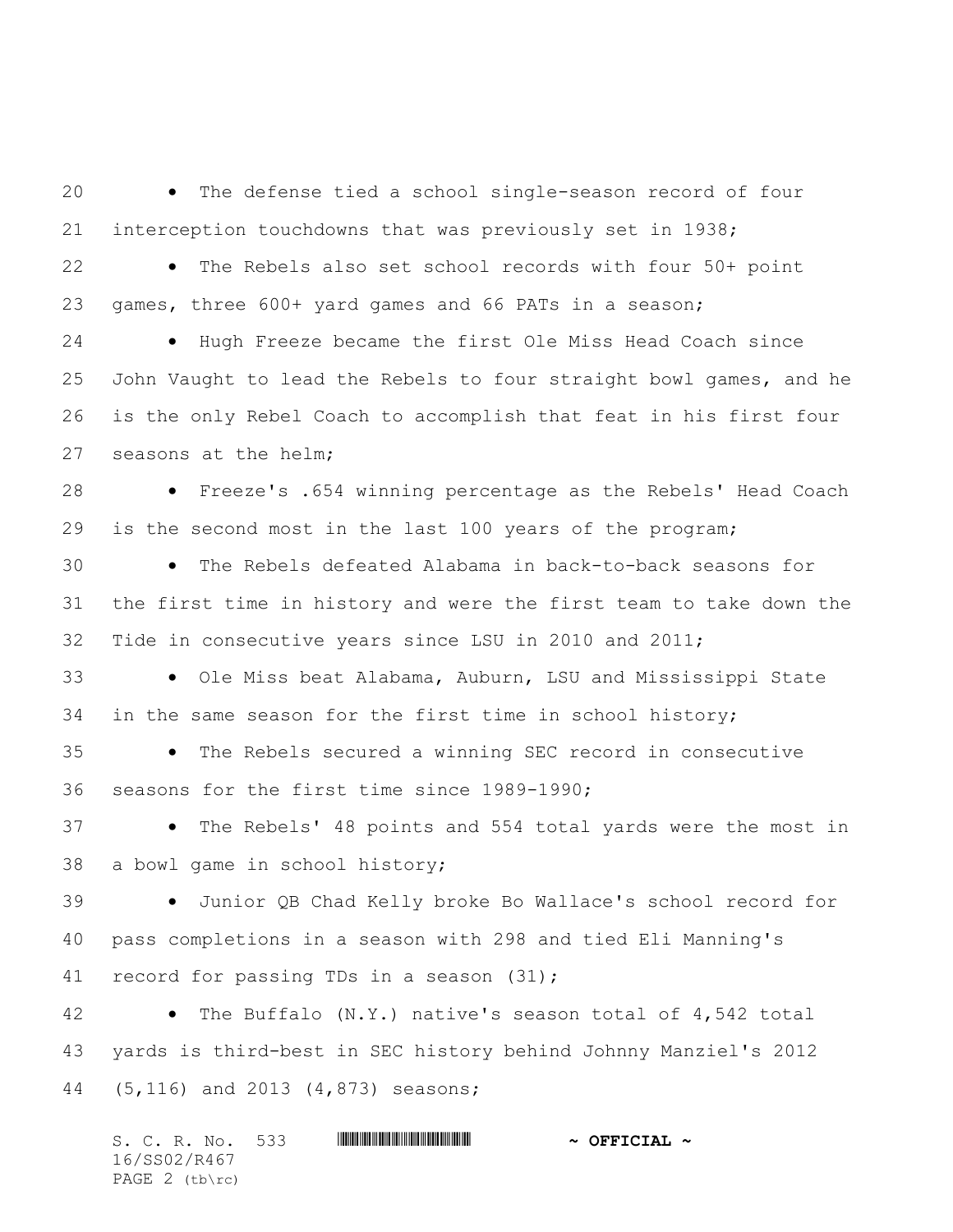Kelly's season total of 4,042 passing yards is third-best in SEC history behind Tim Couch (4,275 in 1998) and Manziel (4,114 in 2013). He is the third SEC QB to ever throw for more than 4,000 yards;

49 • Both Kelly's total offense and passing yards are school records in a season;

 Kelly's four touchdown passes tied the Sugar Bowl record and were the most ever by an Ole Miss player in a bowl game;

 Junior WR Laquon Treadwell established school records for catches in a season (82) and career (202) and receiving yards in a season (1,153);

 Treadwell surpassed Donte Moncrief and Chris Collins for a school-record 11 touchdowns this season;

 Treadwell's three touchdown catches also tied the Sugar Bowl record;

 Junior Evan Engram broke Jim Poole's school record for career receptions by a tight end with 97 catches; and

 WHEREAS, on September 19, 2015, Ole Miss executed the most unbelievable but memorable play of the 2015 college football season. After a bad snap, Ole Miss QB Chad Kelley threw an ill-advised pass, which, after being, tipped, bounced off an Alabama defender's helmet and into the hands of Rebel's receiver Quincy Adeboyejo, who ran for a 66-yard touchdown. This helped Ole Miss give Alabama its only loss of the season; and

S. C. R. No. 533 \*SS02/R467\* **~ OFFICIAL ~** 16/SS02/R467 PAGE 3 (tb\rc)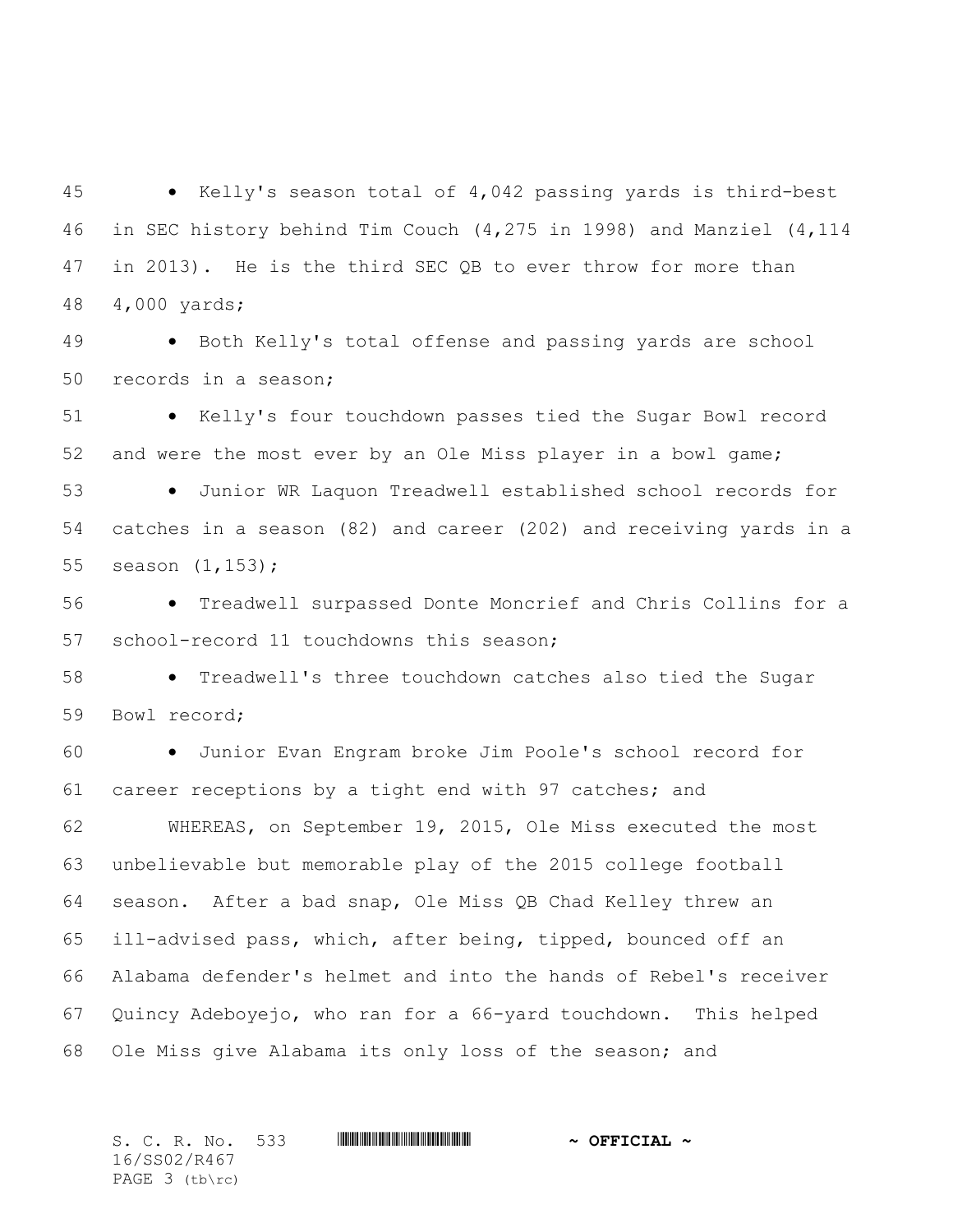WHEREAS, Vaught-Hemingway Stadium is in the midst of a major facelift that will see the north end of the facility bowled in and transformed into an exciting new "front door" in 2016, complete with a plaza and bell tower. As part of the Forward Together capital campaign, the south end zone was renovated to add 30 luxury suites and 770 club level seats prior to the 2015 season, while the west suites were all refinished; and

 WHEREAS, the 2015 Ole Miss Rebels Football Team Roster is: Tony Bridges, DB; Laquon Treadwell, WR; DeVante Kincade, QB; C.J. Hampton, DB; Damore'ea Stringfellow, WR; Quintavius Burdette, WR; Denzel Nkemdiche, LB; Robert Nkemdiche, DT; Fadol Brown, DE; Jaylen Walton, RB; Trae Elston, DB; Damarkus Lodge, WR; Jason Pellerin, QB; Quincy Adeboyejo, WR; Chief Brown, DB; Ryan Buchanan, QB; Breeland Speaks, DT; C.J. Johnson, LB; Chad Kelly, QB; Will Easter, WR; Markell Pack, WR; Channing Ward, DE; Tony Conner, DB; Van Jefferson, WR; Eugene Brazley, RB; Kailo Moore, DB; Victor Evans, DE; Jeremy Liggins, TE/OL; Kendarius Webster, DB; Drew Davis, QB; Jalen Julius, DB; Collins Moore, WR; Evan 87 Engram, TE; Derrick Jones, WR; Christian Russell, LB; Terry Caldwell, LB; Akeem Judd, RB; Ray Ray Smith, LB; Jordan Wilkins, RB; Carlos Davis, DB; Tayler Polk, LB; Johnathan Rattliffe, DB; Eric Swinney, RB; Montrell Custis, DB; C.J. Moore, DB; Marquis Haynes, DE; Cale Luke, WR; Cam Ordway, DB; Brandon Bell, WR; 92 Armani Linton, DB; A.J. Moore, DB; Justin Anderson, DB; DeMarquis Gates, LB; Temario Strong, LB; John-Patrick Sherling, LB; Nathan

S. C. R. No. 533 **WILLIAM CONTRACT & OFFICIAL ~** 16/SS02/R467 PAGE 4 (tb\rc)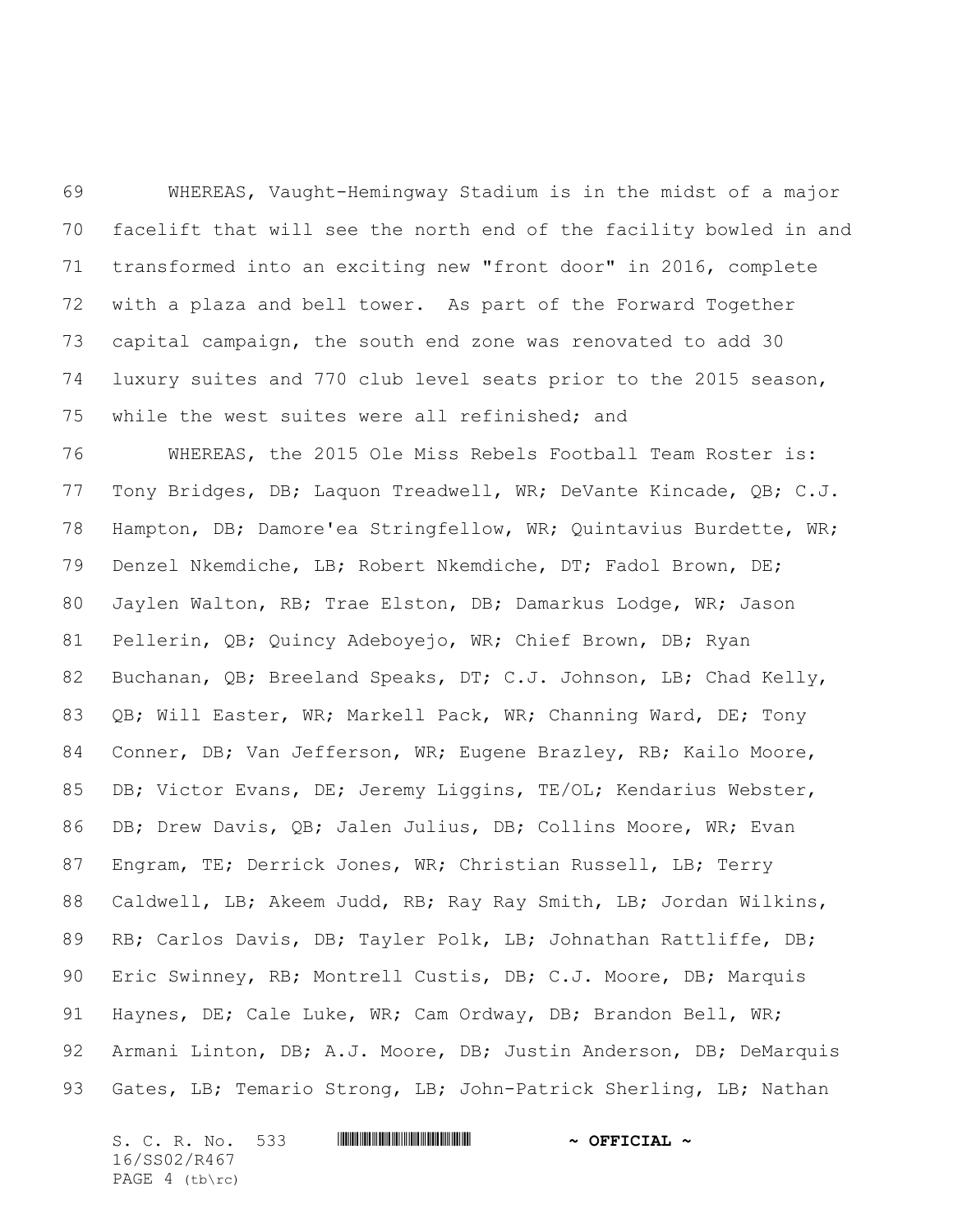Vanderburg, RB; Shawn Curtis, LB; D.K. Buford, RB; Josh Johnson, DB; Zedrick Woods, DB; Luke Davis, LB; Mike Hilton, DB; Martin Johnson, RB; Antwain Smith, DB; Garrald McDowell, DL; Ty Quick, TE; John Youngblood, DE; Jack Raborn, LB; Sean Rawlings, OL; Michael Howard, OL; Austrian Robinson, DL; Will Few, LS; Sam Johnson, OL; Tyler Putman, OL; Woodrow Hamilton, DT; Chadwick Lamar, LS; Michael Taylor, LS; Jacob Feeley, C; Ben Still, C; Alex Givens, OL; Justin Bell, OL; Jordan Sims, OL; Christian Morris, OL; Aaron Morris, OL; Rod Taylor, OL; Fahn Cooper, OL; Robert Conyers, OL; Daronte Bouldin, OL; Talbot Buys, OL; Laremy Tunsil, OL; Javon Patterson, OL; Willie Hibbler, TE; Elliot Markuson, LB; Trey Bledsoe, WR; Dylan Dyer, TE; Dillon Barrett, TE; Hunter Thurley, TE; Dawson Knox, TE; Alex Weber, WR; Jordan Gallegos, WR; Matt Brown, TE; Cody Core, WR; Taz Zettergren, TE; Ross Donelly, DT; Nathan Noble, K; Andy Pappanastos, K; Tyler Jackson, K; D.J. 109 Jones, DT; Will Gleeson, P; Issac Gross DT; Gary Wunderlich K/P; Grant Warren, P; Herbert Moore, DT; Ole Miss Coaches: Head Coach Hugh Freeze; Dave Wommack, Defensive Coordinator/Linebackers; Dan Werner, Co-Offensive Coordinator/Quarterbacks; Matt Luke, Co-Offensive Coordinator/Offensive Line; Jason Jones, Co-Defensive Coordinator/Cornerbacks; Chris Kiffin, Defensive Line/Recruiting Coordinator For Defense; Maurice Harris, Tight Ends/Recruiting Coordinator For Offense; Corey Batoon, Special Teams Coordinator/Safeties; Derrick Nix, Running Backs; Grant Heard, Wide Receivers; Barney Farrar, Assistant A.D./High School and

S. C. R. No. 533 **WILLIAM CONTRACT & OFFICIAL ~** 16/SS02/R467 PAGE 5 (tb\rc)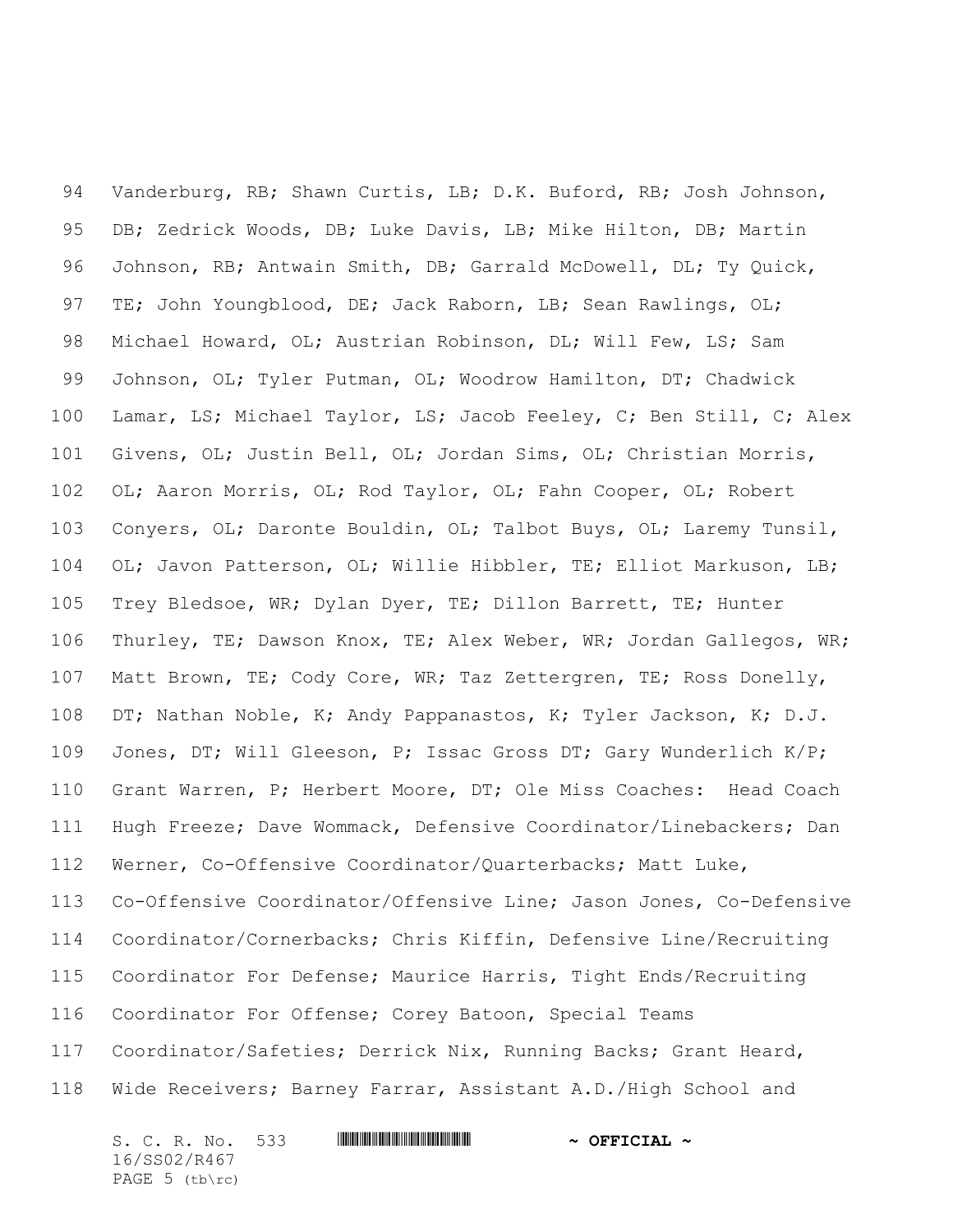Junior College Relations; Paul Jackson, Head Strength and Conditioning Coach; Tom Luke, Assistant A.D./Player Development; John Miller, Assistant A.D./Football Operations; Chris Rippon, Assistant A.D./Recruiting Operations; Ben Algamaua, Intern; Chris Buttgen, Director of Football Media; Ken Crain, Equipment Manager; Pat Jernigan, Head Athletic Trainer; Bruce Johnson, Coordinator of Recruiting Development; Emmanuel McCray, Graduate Assistant, Offense; Davis Merritt, Graduate Assistant, Defense; Sean Patterson, Associate Director of Recruiting Operations; Robert Ratliff, Graduate Assistant, Offense; Will Reid, Assistant Coordinator of Video Services; Christian Robinson, Graduate Assistant, Defense; and Branden Wenzel, Assistant Recruiting 131 Director; and

 WHEREAS, it is with great pride that we recognize a record-setting Mississippi University football team which has brought joy and athletic excellence to its university, its community and to the State of Mississippi:

 NOW, THEREFORE, BE IT RESOLVED BY THE SENATE OF THE STATE OF MISSISSIPPI, THE HOUSE OF REPRESENTATIVES CONCURRING THEREIN, That we do hereby commend and congratulate the University of Mississippi Ole Miss "Rebels" Football Team and Head Coach Hugh Freeze for their victory in the 2016 Allstate Sugar Bowl, and 141 extend our best wishes to the team and coaches for future success. BE IT FURTHER RESOLVED, That this resolution be presented to Coach Hugh Freeze, Athletic Director Ross Byork and the Ole Miss

| S. C. R. No. 533 | $\sim$ OFFICIAL $\sim$ |
|------------------|------------------------|
| 16/SS02/R467     |                        |
| PAGE $6$ (tb\rc) |                        |